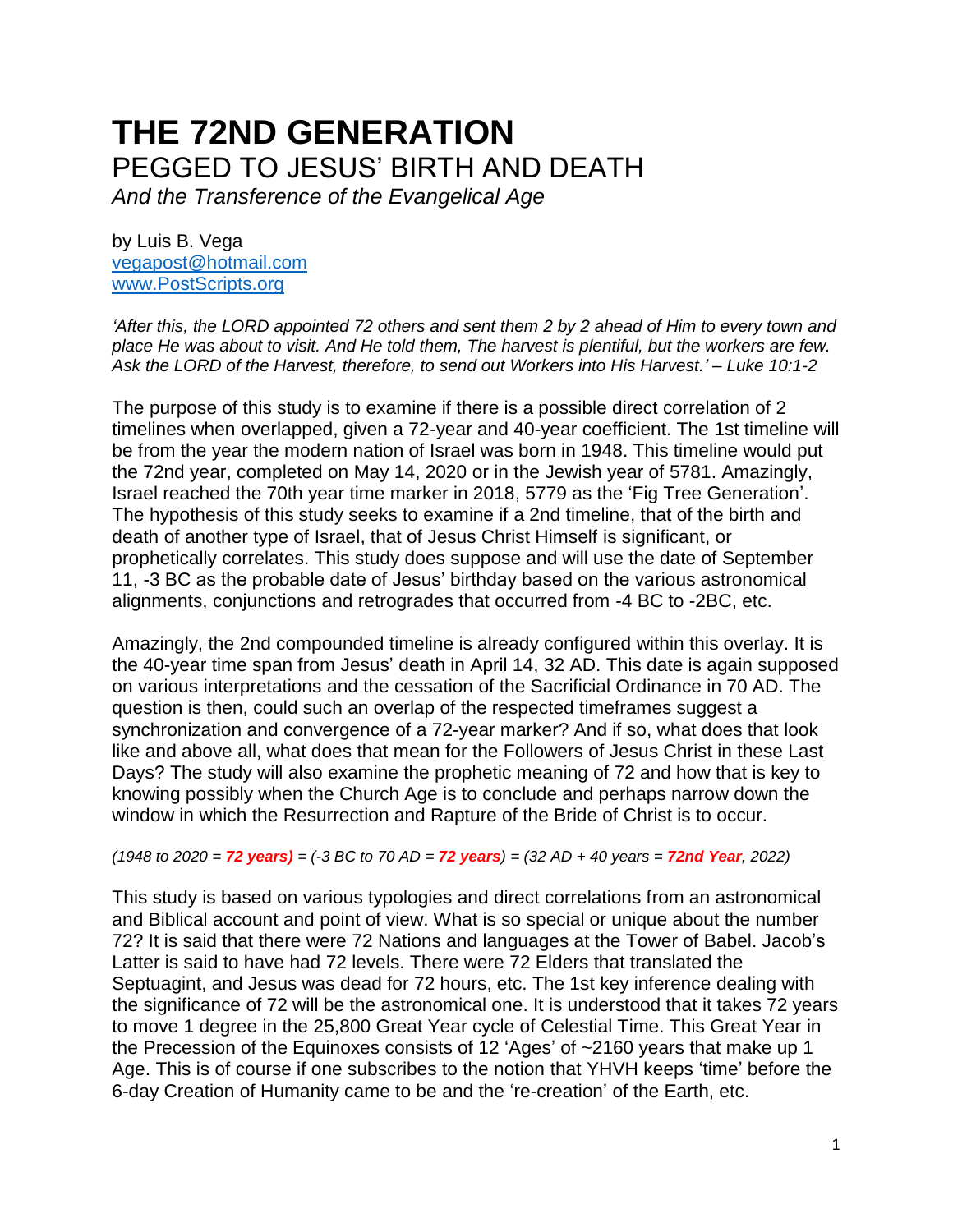# **A Matter of Time**

The book of Genesis does allude that the Earth 'became formless and void'. This presupposes that before the 6-day Creation on Earth, there existed an 'Earth' to be made formless and void. This crosses over to the Gap Theory but suffice to say that 72 and for that matter, 52 is unique in terms of Celestial Time and how such numbers were sacred to ancient cultures. In what way? For example, it is understood that it takes 52 years for the 6 Stars of the Pleiades to revolve around the main Star of Alcyone. Why is this significant or Biblical perhaps? Prophetically, the coefficient of 52 is pegged to the 6-Day War when Israel recaptured Jerusalem and the Temple Mount in 1967. It so happened that the 52nd year converged on the heel of the 70th year since 1948 in 2018. It is also believed that it took 52 weeks for the 2nd Temple to be rebuilt.

The Bible is replete with inferences to how Israel and the Church are likened or as a typology of the 7-branch Menorah of lights or 'Stars', like the Pleiades, etc. In the astronomical typology displayed in Revelation, Jesus is as the male, the positive aspect, and that of Orion. The 7 Churches of Asia are as the 7 Stars or lights of the Menorah or Pleiades, the corresponding feminine and negative relationship as they are disclosed to the Apostle John in the Island of Patmos and so on. This study, nonetheless, suggests that the numerical coefficient of 72 went far beyond just a mere astronomical and mathematical nuance but was and is being used by YHVH that currently is incorporated in Biblical prophecy itself. In what ways? The 2nd example of how 72 is sacred and is seen on Mount Sinai.

# *12 Tribes x 6 Elders = 72 Elders of Zion*

When YHVH took Israel out of the slavery of Egypt for Himself, He gathered them at the foot of Mount Sinai in Arabia. This was a special time in human history in that YHVH, the Creator of all interjected into space and time to personally meet with the 72 Elders of Israel, i.e., as a Theophany. YHVH instructed Moses to assemble the 70 Elders from each of the 12 Tribes of the sons of Jacob, etc. This would amount to 6 Elders per tribe. This would include Moses and Joshua in the count of 2 inclusive. This counting of the Tribes of Israel will echo in how, after the Royal Commission of the Church Age is completed, YHVH will anoint and seal the 144,000 from the 12 Tribes of Israel during the Tribulation Period, etc. This was the occasion for YHVH to descend to the area of the Cleft of the Rock that Moses was previously hid as the Glory of YHVH passed by as a furnace. Moses was only allowed to see the 'backside' of the Creator.

What an amazing spectacle that was. It was there that YHVH appeared upon a Sea of Sapphire and provided and shared a meal, face to face with the 72 Elders of Zion. It is also from this point forward that the Sanhedrin takes its mandate and Seat of Moses also, etc. Thus, the '72' signifies a transference of time, of government, authority and commission or 'Covenant' being made. Yet there is the mystery of the adjacent 70. Nonetheless, numerical factor like '70'-'72', '50'-'52' and '40' are used to number His Followers and how a 'Covenant' is made and will at the end of the 72nd year perhaps. The 3rd example is in the New Testament. This is the occasion in which Jesus sends out the 72 Disciples to preach the Gospel of Repentance and of the coming Kingdom. Jesus paired-up the 72 Disciples by 2's and commissioned them out, to Israel first.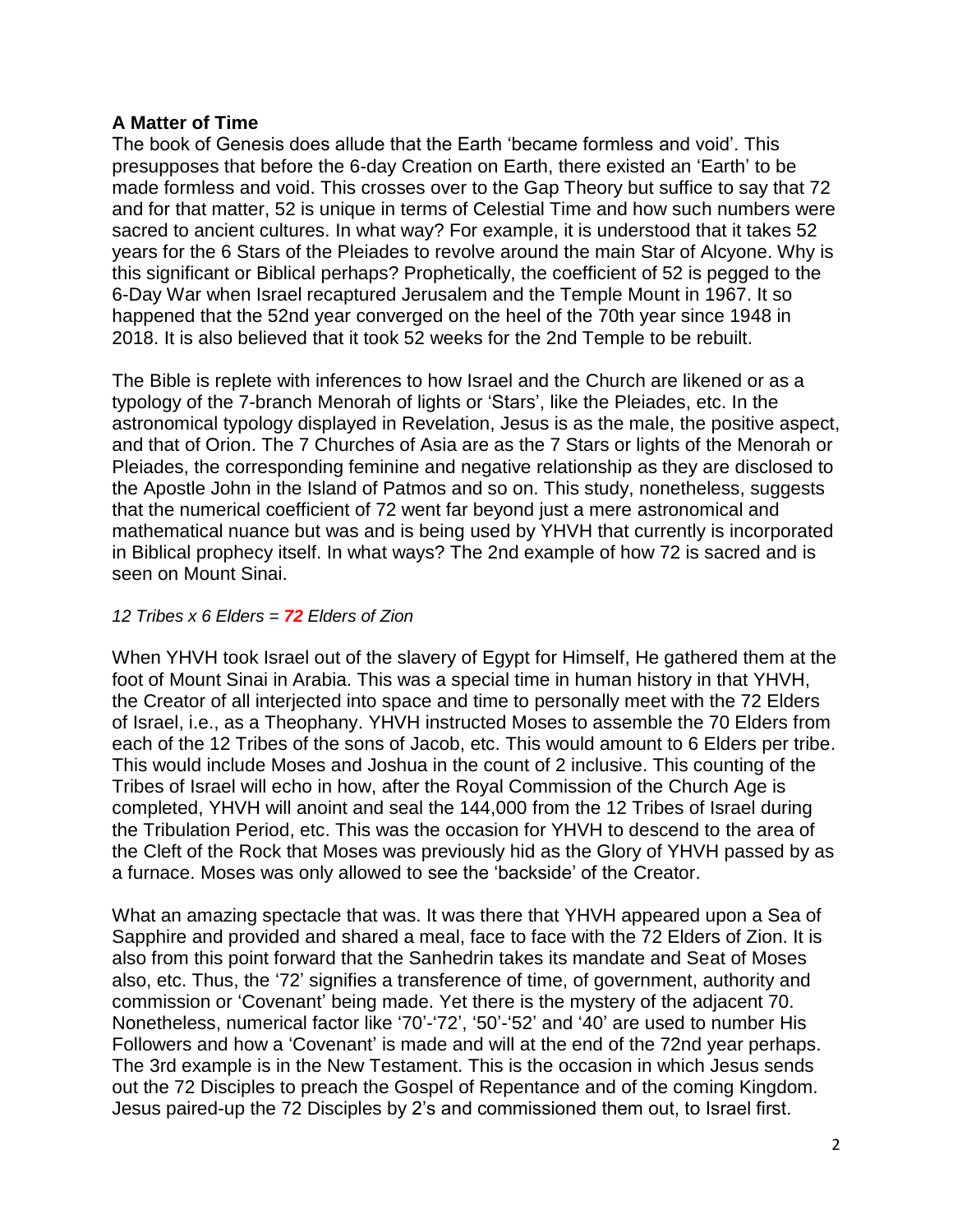### **The End and Beginning of a Commission**

One is aware that there is again, a discrepancy even on this topic as some translations say '70' Disciples were sent out, etc. The key though in Luke 10 is that it appears that the 72 were sent out subsequently. Thus, the first deployment could have been 70. In this study, the 2 timelines converge the factors of 70 with 72 as it will be demonstrated. This would echo the Royal Commission of the Church Age to follow. Such were a type of Israel or a 'Jacob' that enlisted the 12 Tribes, all-inclusive that will be again the case as they are sent to Israel and the world as a Witness of the Gospel of Jesus Christ during the Tribulation Period. However, as Israel rejected Jesus as Messiah, national Israel lost this privilege to be used in such a way to evangelize the nations as a nation.

Thus, there was a need to have a 'Transitional Period' that this study strongly suggests was and is made up of a 40-year span of time and currently is reverting back from the Church to Israel. Why 40? This supposition and calculation is based on the 2 overlapping timelines presented. In a subsequent study of the Biblical significance of what 40 stands for, it has its inference to a period of testing, or a trial for evaluation and transference. This study suggests that from the time that the Royal Commission was given to the Disciples, and that at Pentecost, 'when it fully came' is when the Church Body was indwelt with GOD the Holy Spirit and the Church Age started.

This is key in that if and when the Bride of Christ is to be extracted from the Earth, as a 'harvest', it could very well coincide with such a similar time to conclude it. It is from this 40-year overlapping in 32 AD that all power, authority and prophecy started to move away from Israel to the Church. Based on Jesus' birthday being in -3 BC, this would then have made Jesus 33 years old in the year 32 AD. Clearly, Jesus was not born in the year '0'. Or could it have been from 28 AD that would have put the 3.5 year ministry of Jesus in sync to result in 70 AD with the destruction of the Temple, 40 years later?

| (birth of Israel)                 | $(72nd \, year)$                                                                                     |
|-----------------------------------|------------------------------------------------------------------------------------------------------|
| 1948 ---------------------------- | $+70$ years --------------------- = 2018 +2 = 2020                                                   |
|                                   | $-3 BC$ ------------------------------- +70 years ----------------------------------- = 70 AD = 2020 |
| (birth of Jesus)                  | $= 72 AD = 2022$                                                                                     |
|                                   | 32 AD -------- +40 years ----------- = 72 AD                                                         |
|                                   | 1982 ----------- +40 years ----------- = 2022                                                        |
|                                   | $(72nd \, year)$                                                                                     |

*Some Observations given the overlapping timelines that has a 2-year discrepancy. -(32 AD + 40 years = 72 AD) is the same as (2022 since 1948). -70 AD is in sync with 2020 the 72nd year since 1948.*

Thus, from the year  $32$  AD + 40 years would be then the year  $72$  AD in which the Temple, the City and the Nation of Israel were completely judged, destroyed and sent to the 2nd Diaspora by the Romans. However, here lies the 2-year discrepancy again in that it was in 70 AD that the Temple was destroyed 2 years shy of 32 AD. Nonetheless, this study brings-out more questions than answers and the need for further investigation. This would be the prophetic status-quo until the regathering of national Israel but in 'unbelief' per Ezekiel. How is this pertinent to the timeline overlaps? The 2nd Temple being destroyed concluded the 'Transitional Period'.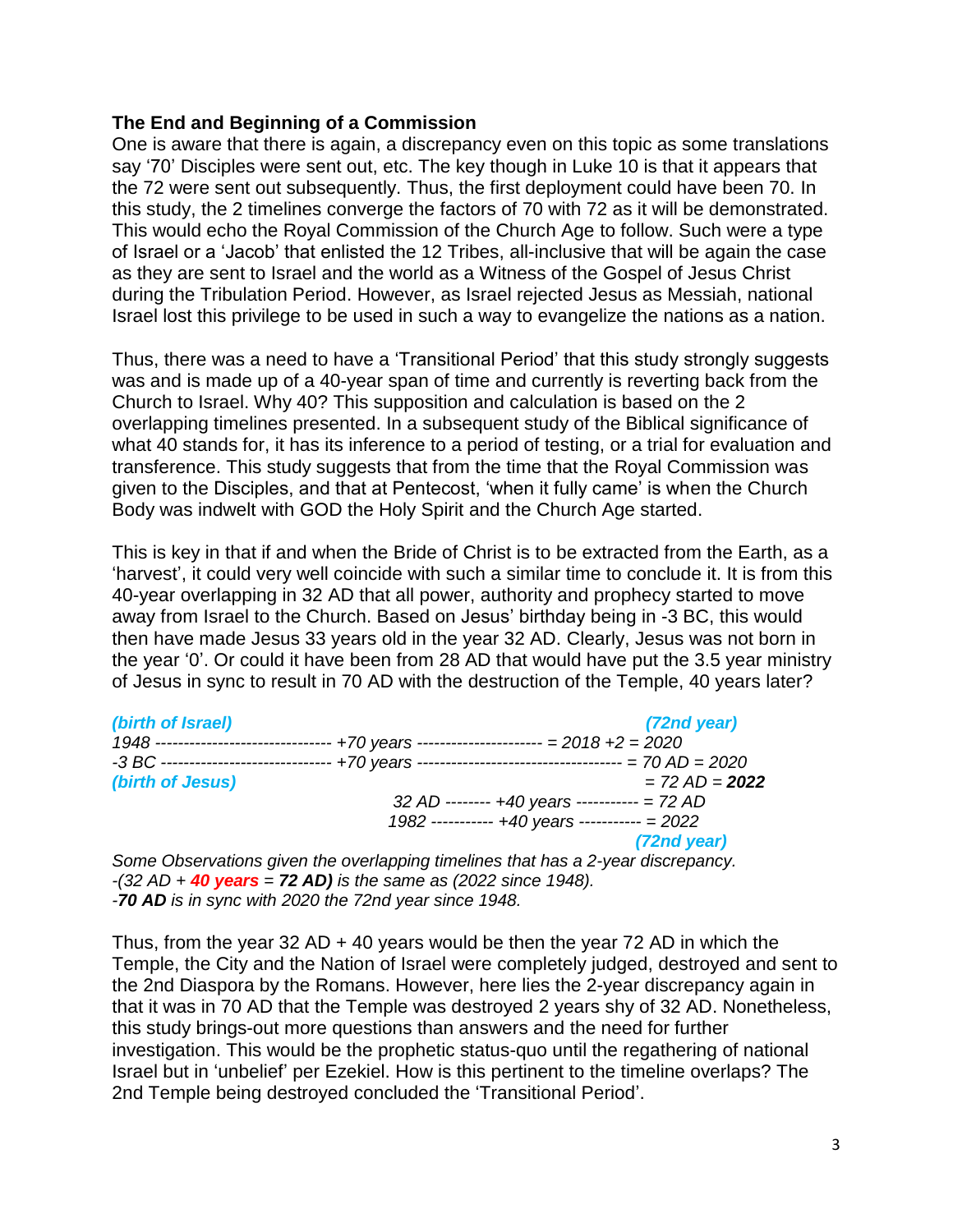## **The Transference of Commission**

'Coincidentally', it was on the 70th year since 1948 that the Altar of Sacrifice was rededicated in 2018, exactly on the 70th year and that directly correlated to the Jesus timeline of it being the 72nd year. This study then asks the question. If there was a Transitional Period from Pentecost to the destruction of the Temple by 40 years since 32 AD, will there be or is there currently a similar prophetic Transitional Period of such a 40-year countdown? And what about this apparent 2-year discrepancy factor? In this case, not a countdown to the destruction to the 2nd Temple but a count-up to the end of the Church Age and the construction of the 3rd temple? It would appear so base on this theory of the overlapping timelines.

The next variable to consider based on the 72 numerical coefficient has to do when the Royal Commission of the Church Age does cease, whenever that will be, it will be by the Rapture. The Bible in Revelation does stipulate that there will come a time when the Seal Judgments are to be broken. It will be though in the presence of the resurrected and raptured Bride of Christ seated in the Celestial Court. It will as it was on Mount Sinai on a Sea of Sapphire and typified by the 24 Elders seated around the Throne of YHVH. It will be thereafter that as the 'Witness', the vindicated Bride of Christ will see the Wrath of the Lamb begin to be poured out on the inhabitants of the Earth. It is during this 'Age' or timeframe that the 144,000 Jewish believers in Jesus or Yeshua as the Messiah will be sealed and commissioned to be part of the evangelization program during the Tribulation Period. YHVH will never leave Himself without a 'Witness', etc.

## $(144,000 / 72 = 2000)$

Fascinating, if one takes 144,000 divided by 72, the result is 2000. Here lies perhaps another prophetic clue in the completion of the 'Transitional Period' back from the Church Age to Israel. Many believe that based on the direct correspondence of the 1 year-to-1-day equation, as inferenced by the Apostle Peter, the Church Age was and is to have lasted '2 Days' or approximately 2000 years as mentioned prior. Then there is the famous verse in the Old Testament that alludes to the 2 Days that many extrapolate to mean the 2000-year duration of the Church Age as a type from Hosea 6:1-3.

*'Come, let us return to the LORD. For He has torn us to pieces, but He will heal us; He has wounded us, but He will bind up our wounds. After 2 Days He will revive us; on the 3rd Day, He will raise us up, that we may live in His presence. So, let us know—let us press on to know the LORD. As surely as the Sun rises, He will appear; He will come to us like the rain, like the spring showers that water the Earth.'*

Then another possible clue as to a 2000-year duration of Israel's judgment and casting aside is seen in how there were approximately 2000 pigs mentioned that the demons begged Jesus to enter them from the account of the Gadarene Demoniac of Mark 5. It typifies the spiritual condition of Israel as a nation in that such an enterprise should not have been allowed in Israel as pigs are unclean according to the Mosaic dietary laws, etc. It suggests that Israel became 'unclean' ceremoniously and spiritually and during which time YHVH went ironically to the 'unclean' Gentiles to bestow the Treasures of GOD in earthen vessels, i.e., the indwelling the Holy Spirit and the Royal Commission.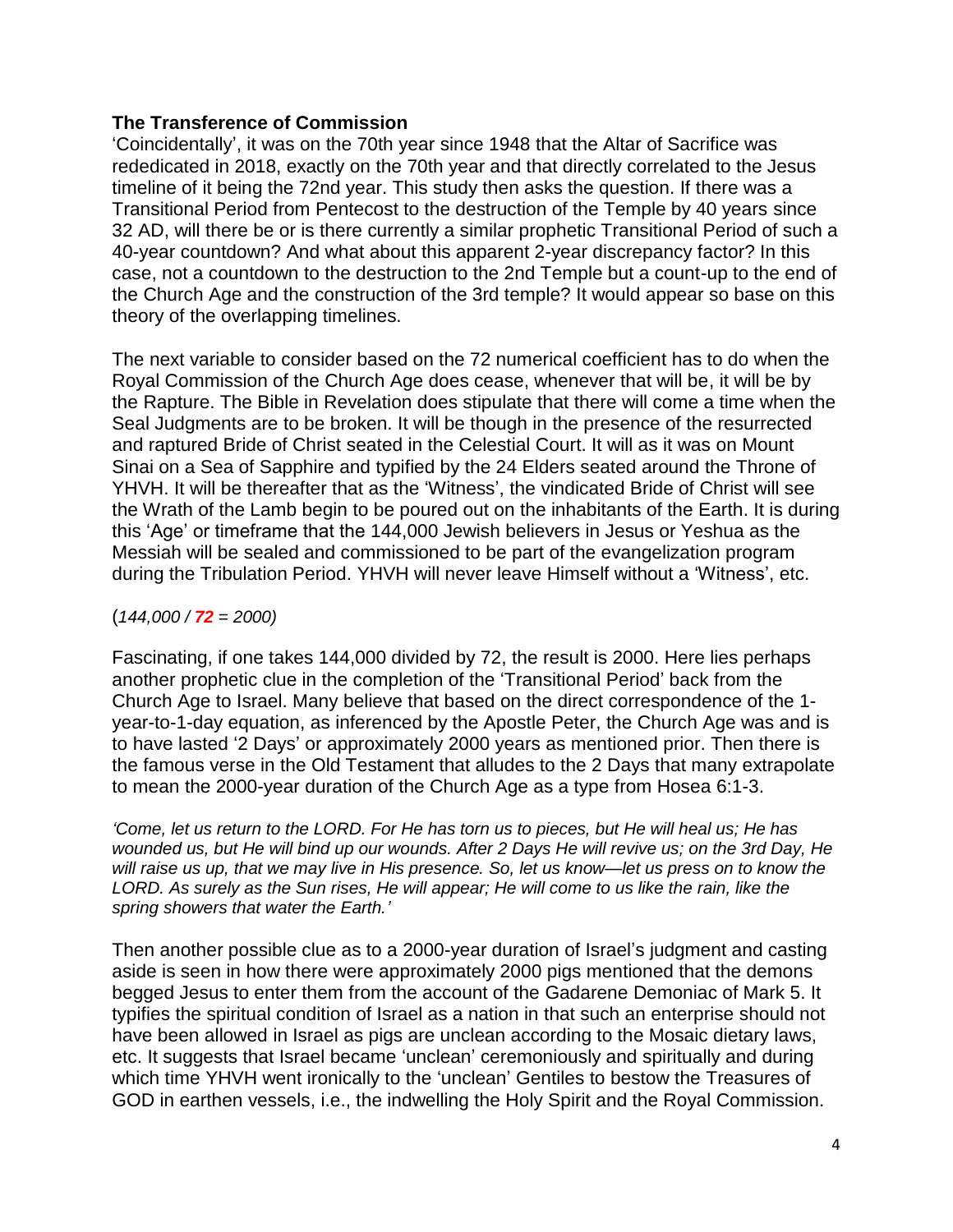#### **The Nexus Point**

Many believe, especially those holding to the Dispensational attributes of prophetic time, that 2000 is yet another clue or coefficient of how YHVH is using divine numbers interwoven into Biblical prophecy. It is believed that the Church Age is to last ~2000 years. Specifically, in terms of numbers, if one does assume 32 AD was when Jesus died and the Church Age was 'born' by way of the indwelling of the Holy Spirit, then from the 72nd year of Israel's birth in 2020 would be 1,988 years. This difference is an amazing 12 year difference to 2000.

#### *32 AD + year 2020 (72nd year since 1948) = 1988 years of Church Age as in nearly 2000 years*

It would be a difference of 12 years that at this point in the study would be for another study to tackle. This discrepancy and/or mis-count could be perhaps as a result of millennia of using various calendars that have been tampered with, etc. However, it would appear significant only in the sense that the 12 could or would allude to the 12 Ages, the 12 Tribes, the 12 Apostles and the Jewish Believers of the 12 Tribulation Tribes and so on. Thus, as a backdrop for understanding the astronomical, ecclesiastical and prophetic significance of the number 70, 72 and 40 specifically, the following evidence presented will support the hypothesis this study is suggested; that perhaps the 72nd year, 2020 is highly significant. What would this 72-year timeline from the birth of Israel in 1948 to 2020 look like if it would be pegged or synchronized to the birth of Jesus, assuming a -3 BC birthdate as noted? It would be the year 2022.

Astonishingly, 3 outcomes are produced by the overlay of these 2 timelines. They are tied, not only to Jesus' birth but His death as well as a double confirmation and the Temple. At this point in the study, one also has to reiterate and interject that the death of Jesus is believed to have been in 32 AD on April 14. There happened to be a Blood Moon near Midnight that night that occurred in Libra, which in the ancient times was an Altar and seen over Israel. It was also exactly depicted as it was during the Exodus in that near midnight, the First Born was slain, etc. And as noted, that if this was and is the case, a 40-year timespan from 32 AD then it takes one past the destruction of the 2nd Temple in 70 AD by 2 years. Then, as there is no year '0', if one counts 40 years from Jesus' death in 32 AD, and correlated to 1948, the 40th year would be 2022.

It is the year 1982 that matches the overlapping timeline that corresponds to the year 32 AD, the year of the death of Jesus but the birth of the Church Age, etc. It thus appears that there is a synchronization of not only Jesus' birth but from His death as well and that of the Temple destruction and then of the subsequent re-dedication of its Altar in 2018, the 70th year from Israel's birth, etc. This is amazing and perhaps a doublewitness attesting that indeed, the numerical coefficient of 40, 70, 72 signifies a completion of an 'Age', a time'. And, that indeed, the birth date of -3 BC and death in 32 AD of Jesus are correct. Will the overlap of the 40-year timespan see the 'Transitional Period' indeed revert back from the Church to the divine economy of Israel then by 2022? Consider that such a transference from national Israel was given over to a mainly Gentile Church Body. YHVH bestowed on the Body of Christ, the secrets of Prophecy, the Royal Commission, the Authority of the King and the Government of the Presbytery; what a privilege.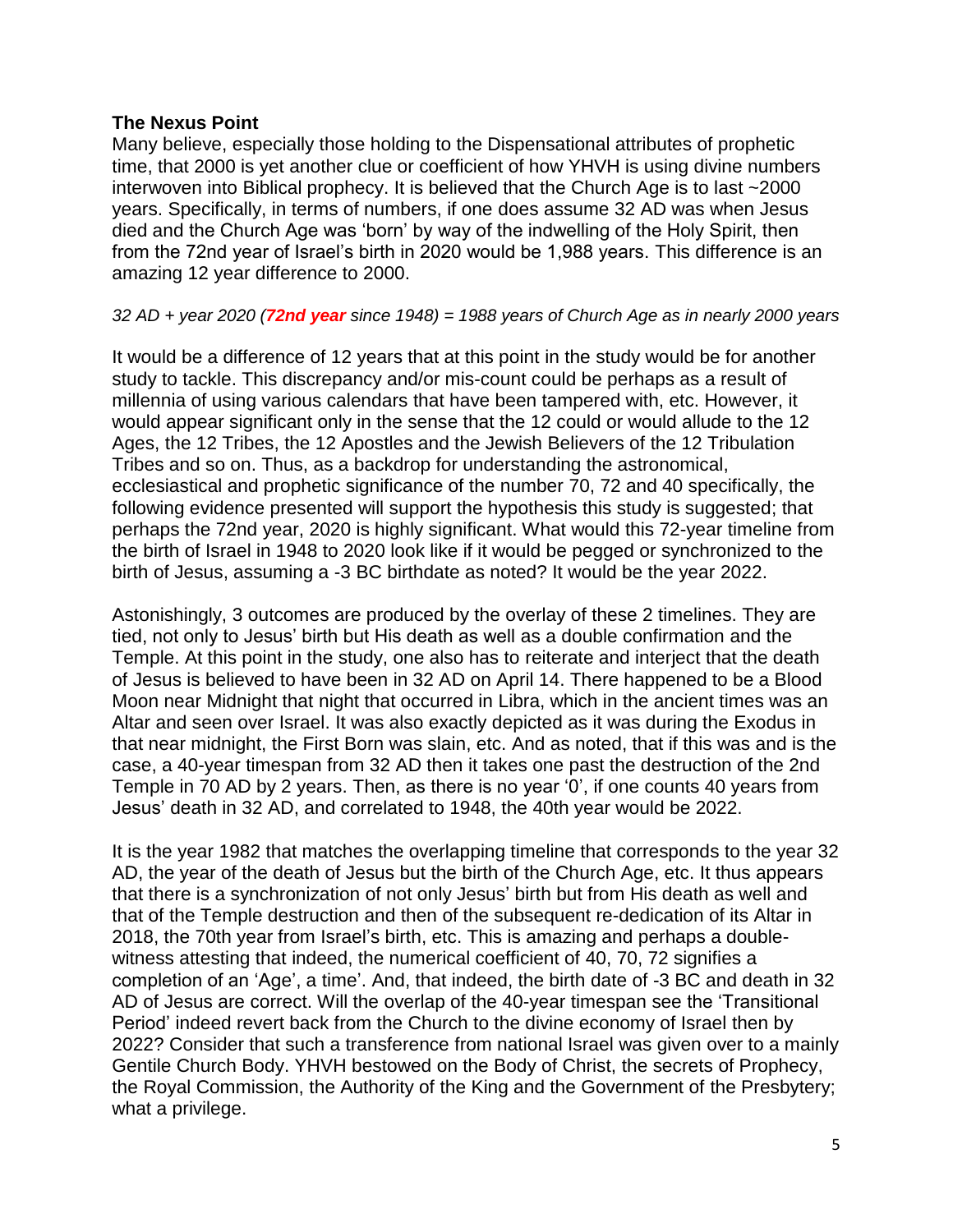### **A 2-Year Window?**

This of course left Israel stripped of such power, authority, protection and sacrificial provision, as far as the Sacrificial Law or Ordinances goes, but for a moment. YHVH did not abandon Israel's Covenant and Promises made, nor has but has set her aside to take this time of nearly ~2000 years to graft-in the Gentiles, as was His plan all along. The partial hardening and national blindness of Israel was but for this time unfortunately to be in conjunction with the Royal Commission of the Church, which was a 'Mystery' to Israel and still is. Thus, the question is reasonable to ask, is the 72-year span to conclude in 2022 based on the Jesus timeline overlap signaling that not only is the Transitional Period about to revert back to Israel but the Temple is about to be built?

This supposition would then lead to consider that the Resurrection and Rapture of the Bride of Christ, which is study strongly suggests is to take place beforehand is about to occur before then? In the last decade, the Church Body and the world has witnessed some amazing astronomical, cataclysmic and socio-geo-political Signs and shifts of reality or lack thereof. Amazingly, the anniversary of Israel's birth since 1948 saw its 70th year anniversary in 2018, exactly 1,948 years since 70 AD when the 2nd Temple was destroyed, 38 years after Jesus' death and from the descent of GOD the Holy Spirit on Pentecost. Will there be some sort of a 2-year discrepancy also in play that will affect when the Church Age is to be concluded? Again, from 1948 to the 72nd year is 2020. But overlapping the Jesus timeline, the 72nd year corresponds to the year 2022, having a 2-year discrepancy but the 70th year corresponds to the 72nd year, etc.

Will there be a 2-year gap then that the Rapture could very well compensate for? Now that Israel has passed the 70th year mark, is the Church Age running on borrowed 'prophetic time'. Or has it been experiencing a 'Transitional Period' perhaps as this study suggests is about to conclude then? Will there be some amazing prophetic occurrences leading-up to the 72nd year in 2020 that will change the prophetic landscape of the Church witness on Earth? If the notion of the 40-year overlap existed since 32 AD up to 72 AD, this would mean that if the parallel is prophetic and a 1-to-1 correspondence, then the Resurrection and Rapture to conclude the Church Commission is that much closer to consider. It is surely within this 2-year window of transference time based on the 2 timeline overlays that has a maximum extent to 2022.

The point of this study is that the conclusion of the Church Age and the Resurrection and Rapture of the Bride of Christ are that close; a matter of 2 years now perhaps. If it was and is from 1982 then that the 40-year countdown occurred, then the Church Age is presently at the tail end of such a count with only a 2-year window remaining perhaps. Thus, the overlay of the 2 timelines thus suggests that the convergence of the 72nd year necessitates that an event will deal with the conclusion of the Church Age and the construction of the 3rd Temple. Of course, this is all based on the overlap of Christ Jesus' lifeline of time.

*5779 = 2018-2019 = 70th Year 5780 = 2019-2020 = 71st Year 5781 = 2021-2022 = 72nd Year 5782 = 2022-2023 = 73rd Year*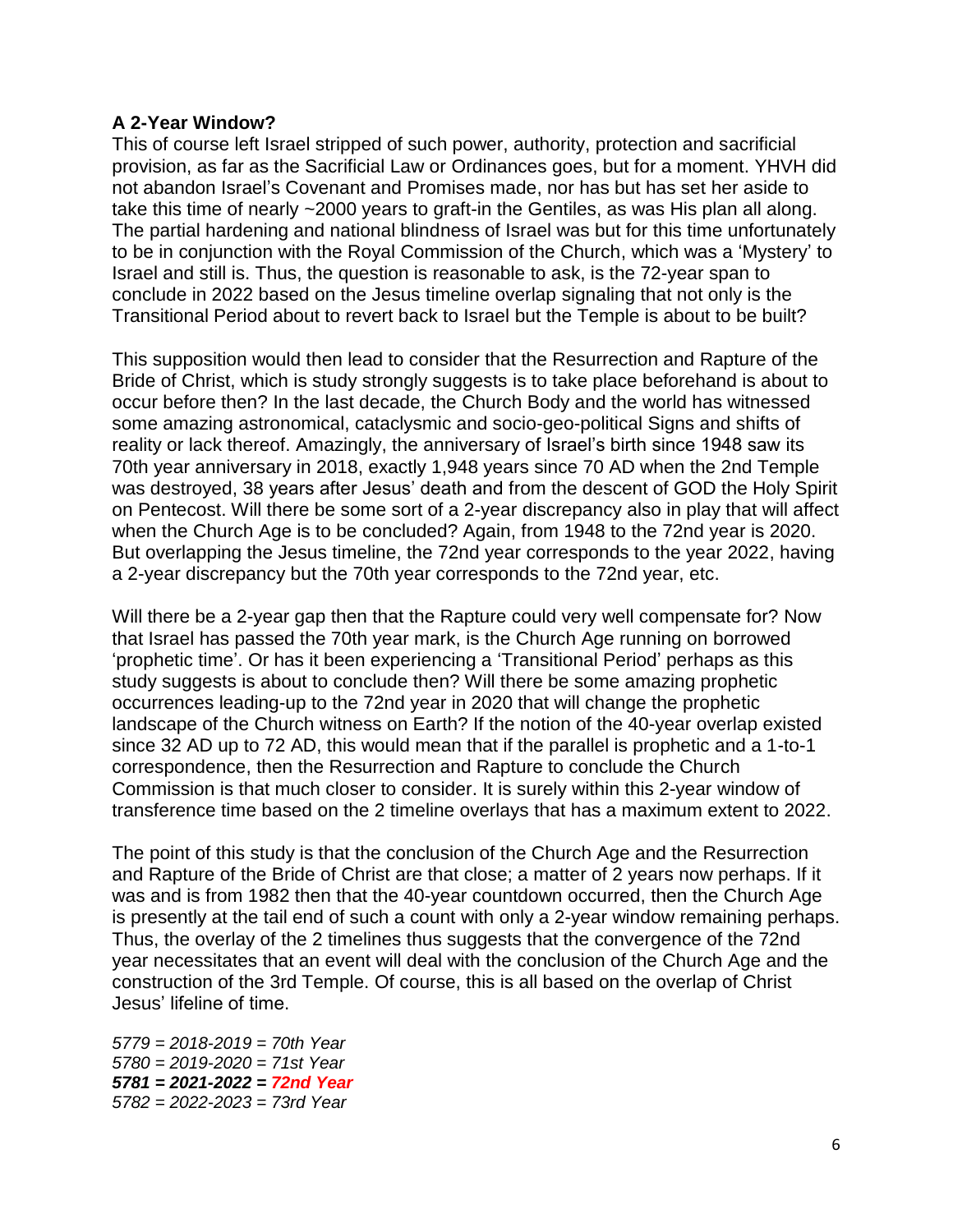## **The 3rd Day**

One additional observation is possibly inferred only as a subsequent typology when synchronizing the birth of the nation of Israel in 1948 with the timeline of Jesus' birth and death time sequence. If from -3 BC + 72 years equals the year 70 AD, the time the 2nd Temple was destroyed, could the rebuilding of the 3rd Temple somehow be linked to this overlay also? The argument goes like this. Jesus stated that His body was essentially as the 'Temple' and that if it would be destroyed, it would and could be rebuilt in 3 days. This of course was a cryptic inference to His death, burial and bodily resurrection. As to the timelines. If the overlay of the 2 timelines has 70 AD correspond to the year 2020, then 3 'Days' later or 3 years would correspond then to the Spring of 2023. Could this be the year that the 3rd Temple will have been built and the Daily Sacrifices begin?

To reiterate, if all this synchronization and convergence of the 2 timeline overlays presented in this study are valid and true, then it would possibly suggest, within reason that the Rapture of the Bride of Christ would be or could be accomplished by the end of the 72nd year, 2020 or before 2022. Will the 72nd year since 1948 mark the end of one 'Age' of time and the beginning of the next as mirrored by the 72-year coefficient of the Precession of the Equinoxes? These, of course are the details that are a mystery, and on purpose as that is how YHVH wanted it as to not fall in the hands of the Enemy. However, as with all types of pending judgments and wrath prescribed by YHVH in the Bible, He always gave an advance warning to His People. Will it be no different for the Resurrection and the Rapture event?

The question is, is it linked to 70 AD when the Sacrificial Ordinances and Temple ceased or at the 72 year marker? If the Transitional Period is marked by 70 AD, then it would be at the 38th year. The 38th year from 1982 would be 2020. The 40th Year corresponding to the 72nd year would end in 2022 based on the Jesus timeline. And again, it is assuming the overlay of the 2nd timelines, that of Jesus' birth and death starting from -3 BC, then converging at 32 AD to then 72 AD is valid and true. However, based on the correlations and the number association with 70, 72 and 40, it would appear that such a correspondence supports this type of synchronization, prophetically. As the proverbial saying goes though, only time will tell. Nonetheless, it is exciting to conjure if such a possibility is to occur from now until shortly after the 72nd year anniversary of Israel's birth and up to 2022.

This study pegged such a hypothesis to Jesus' birth and death sequence and count by a factor of 72 and 40. It is an attempt at 'Cracking the Code' of how the End of Days will conclude with the Church Age. So, what does this study of 2 overlapping timelines mean or could possibly infer? Well, if the overlap of the 2 timelines of a 'birth' and a 'death' signifies a 'beginning' and an 'end', a transference of time, Age, power and commission, then the 72-year and the 40-year Transitional Period is about to close as they converge perhaps. Thus, the possible meaning is that the Church Age is about to complete its Royal Commission. Then it would be consistent with an 'end' and a new 'beginning' as 72 and 40 signifies the completion of said time, the transference of power, authority and revelation, etc.